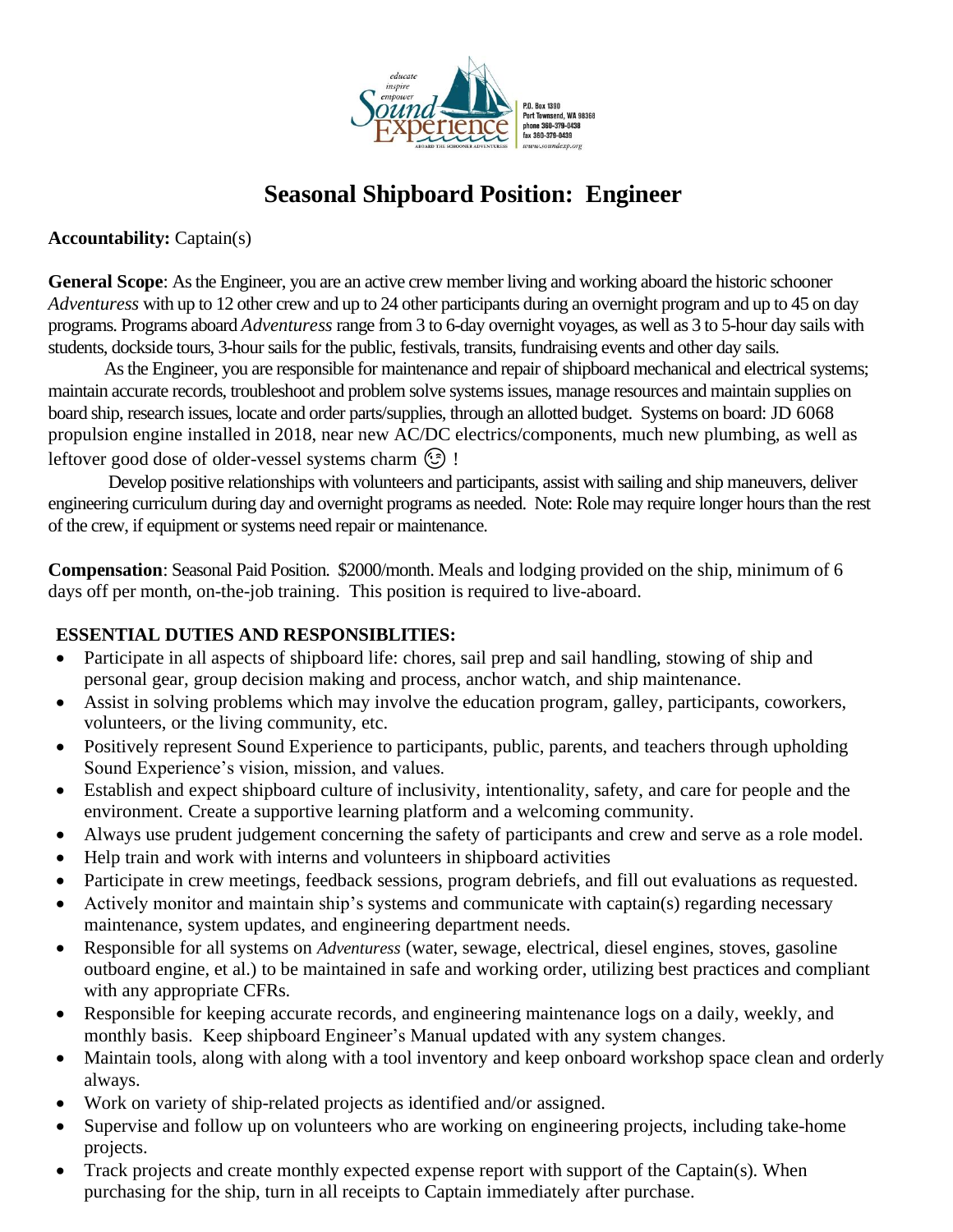

- Know the emergency response protocols and respond to all shipboard emergencies and emergency drills as assigned.
- Be prepared to deliver engineering and onboard resource management (e.g.water, fuel, tank space, etc.) lessons or presentations to participants, involve participants in systems-related tasks.
- Provide written end-of-season turnover report to the Captain(s) and following Engineer.
- Interact and engage students, adults and members of the public daily.
- Willingness to participate in providing medical care to the level of your training.
- Other duties as assigned

**Qualifications**: The qualifications listed below are representative of the knowledge, skill, and/or ability required for the seasonal crew position. Reasonable accommodations may be made to enable individuals with disabilities to perform the essential functions.

- 18 years or older
- Fully Vaccinated for Covid-19 by start of season
- CPR and First Aid (current certification at time of season start)
- Washington State Food Handlers Card (current certification at time of season start)
- Physical ability to participate in activities, haul, climb, balance, lift, stoop, kneel, sit
- Ability to pass pre-employment background check and drug test
- Ability to maintain high level of responsibility and accountability. Ability to monitor and supervise activities of shipmates and participants in potentially hazardous situations.
- Ability to interpret a variety of instructions furnished in written, oral, diagram or schedule form
- Strong communication, interpersonal, and leadership skills
- Ability to work in an outdoor environment with inclement weather conditions.
- Ability to maintain high level of responsibility and accountability. Ability to monitor and supervise activities of shipmates and participants in potentially hazardous situations.
- Ability to work well both individually and as a team member, as well as independently with small groups of students.
- Ability to stay positive when working with crew, adults and/or students over multiple days in relatively confined spaces of the vessel
- Proactive work ethic: willingness to help in any aspects of programming necessary and be flexible

### **Desired Qualifications:**

- Prior experience with mechanical and electrical engineering, preference for prior marine engineering experience.
- Facilitation or teaching experience
- Experience working with youth (ages 10-17) and/or adults (ages from 18-90).
- Experience in Maritime via other ships, Maritime Academies, etc.
- Sailing experience is preferred, but not required
- Strong preference for medical training at WFR or above

### **Mission**

Sound Experience sails the historic schooner *Adventuress* to educate, inspire, and empower an inclusive community that works to improve our marine environment and celebrates our maritime heritage.

### **Vision**

We envision a future where everyone values Puget Sound/Salish Sea and the world's oceans and chooses to act as stewards of their treasured waters.

### **Values**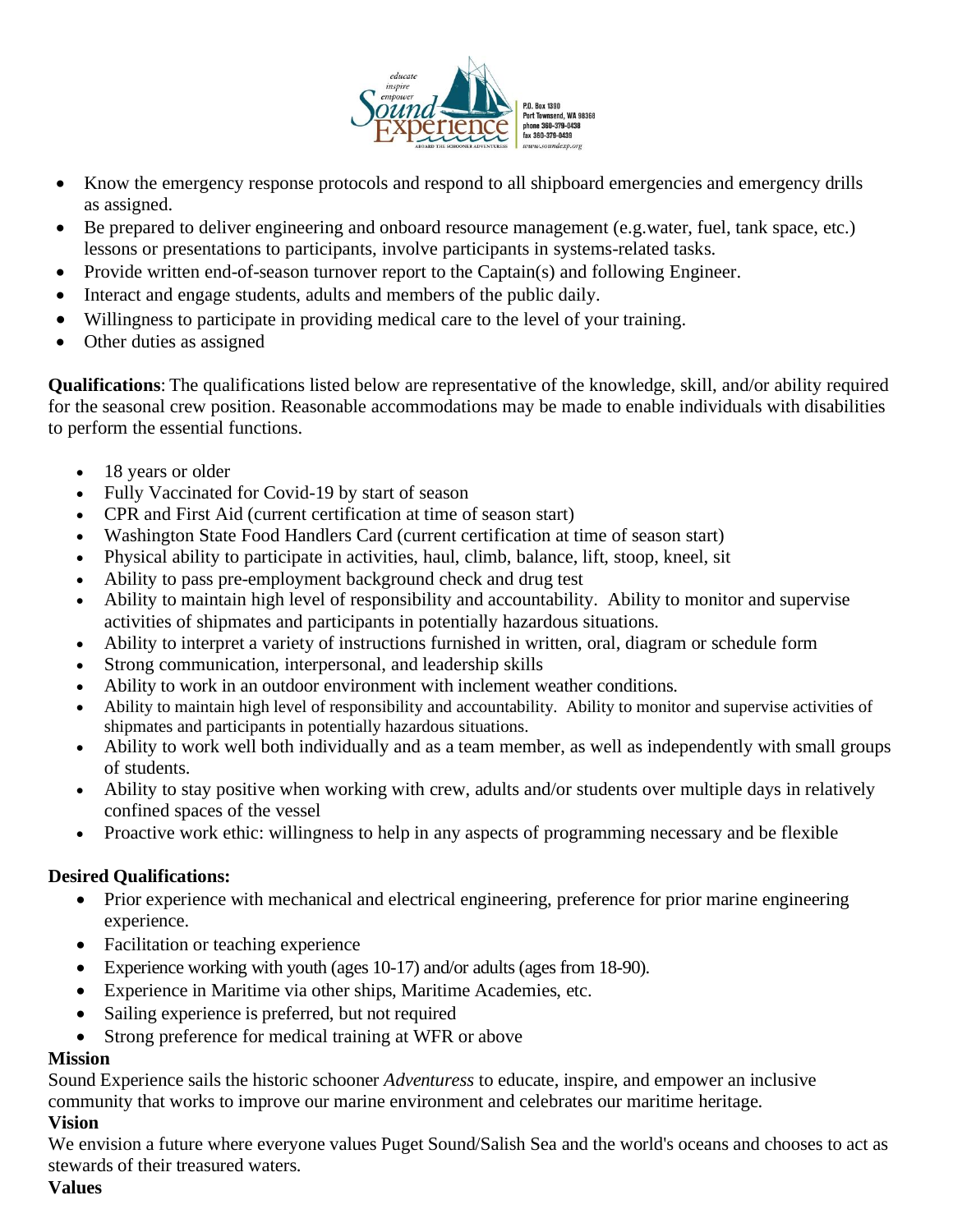

- Transformative Education changing our youth, our communities, and our world
- Learning Organization evolving for and with our people
- Living Sustainably acting for our waterways
- Partnering sharing our collective strengths
- Integrity doing the right thing
- All Are Welcome